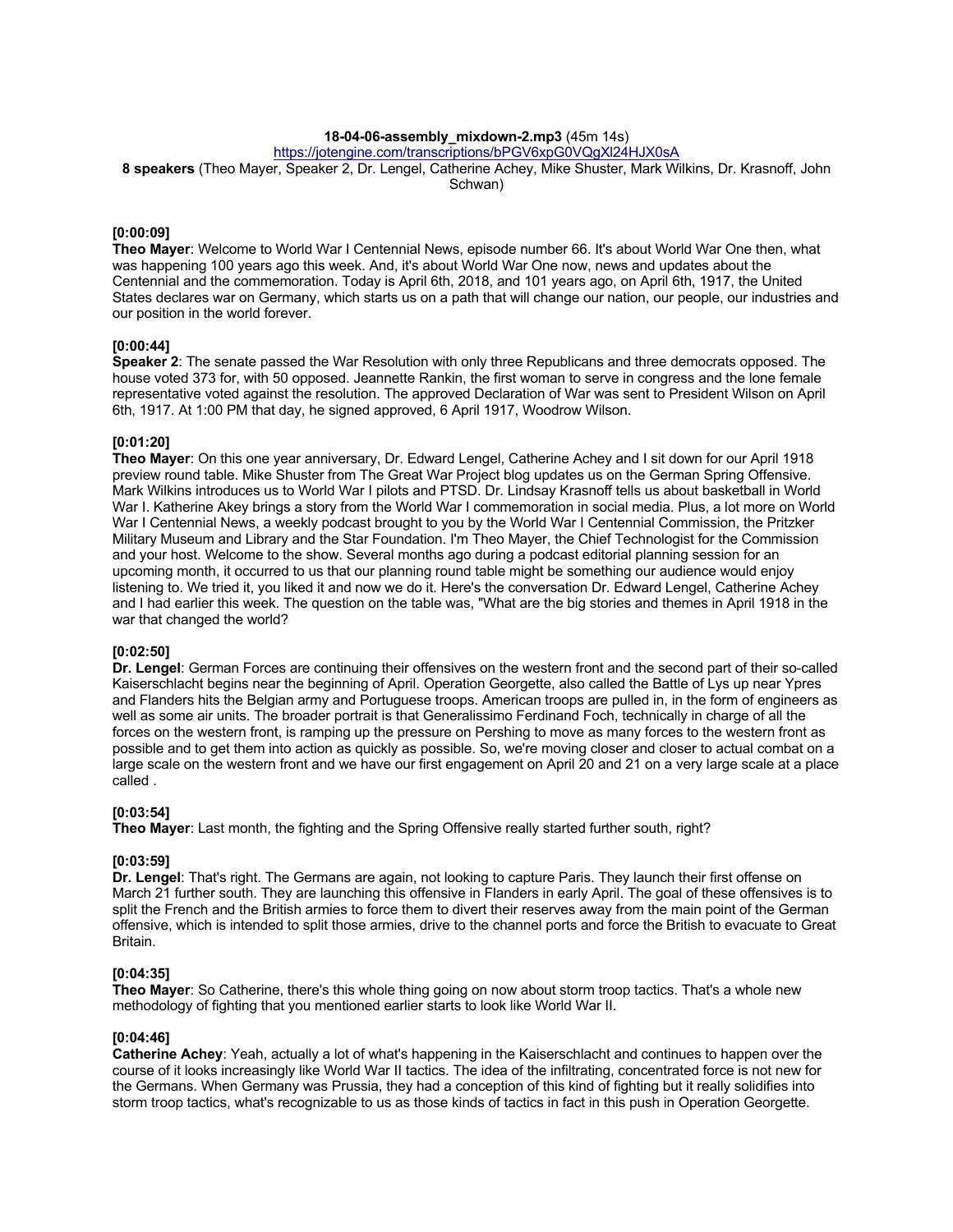## **[0:05:22]**

**Theo Mayer**: What's a good definition for storm troop tactics?

## **[0:05:25]**

**Dr. Lengel**: A good definition for storm troop tactics is quick movement by relatively small numbers of highly trained troops that are instructed to bypass enemy strong points and work their way in between and into the rear of those strong points and cut them off and to keep moving as quickly as possible. Now of course, they don't have the armored forces that they would later have in World War II. In fact, the Germans are far, far behind in the development of tanks. But it's a very effective us of infantry and it absolutely catches the British by surprise.

# **[0:06:04]**

**Theo Mayer**: Catherine, you had mentioned something earlier to me when we were talking that during this period is the first tank on tank battle.

## **[0:06:11]**

**Catherine Achey**: Yeah, April 24. It's an unsuccessful German attack at [Villers-Bretonneux 00:06:17] near . It is the first full-on tank to tank combat. That looks a lot like World War II but like I said, a lot of the German tanks, especially up until now were captured British tanks that they slapped an iron cross on and fixed up and sent back out into battle. They really don't catch up on tank technology during this war. Going back a little bit about the Portuguese that we mentioned really quickly at the beginning, because I don't think we've mentioned Portugal yet at all during the podcast. They kind of don't get involved until pretty late in the game, if I'm correct. Ed?

## **[0:07:00]**

**Dr. Lengel**: That's right. Portugal is an historic British ally that they traditionally had very strong connections. Of course, Spain is neutral throughout World War I but Portuguese troops are present on the western front.

## **[0:07:16]**

**Catherine Achey**: Yeah. And I would mention too, as much as we're hyping the storm troopers and they are pretty successful in moments, they actually suffer ridiculous casualties during this particular push. Operation Georgette is called off before April ends, I think on the 28 or 29 of April. They fail to get as deep as they need to, to cut off the French and British from the supply lines going through Calais, Dunkirk and Boulogne. They really don't seem to be quite as successful in this moment as they are in World War II when they have this full all armed warfare support.

# **[0:07:57]**

**Dr. Lengel**: That's a great point, Catherine. One of the things that I wanted to point out, there's this mythology that somehow, the British and the French never learned anything and the Germans were the only ones to develop these innovative new tactics. In fact, the British and the French had learned quite a lot on their own by this point in 1918, both in how to attack and how to defend effectively. It's partly because of the lessons that they've learned that they're able to inflict such heavy casualties on the Germans.

## **[0:08:31]**

**Theo Mayer**: Ed, you had mentioned that the German intent was not to capture Paris, but they creep up close enough and then use big guns and start to shell Paris, right?

## **[0:08:41]**

**Dr. Lengel**: The purpose here again is frankly, it's a form of terrorism. It's simply to break down allied moral, break down French moral to create a feeling of panic in the capital city and throughout the rear areas that the Germans are about to take Paris. To some degree, they're successful in creating that sense of panic. It was 380 millimeter gun barrel.

**[0:09:06] Catherine Achey**: Good Lord.

## **[0:09:07]**

**Theo Mayer**: How far could they shoot?

## **[0:09:08]**

**Catherine Achey**: The Paris gun was miles. How many ... Let me look it up real quick. 81 miles, 130 kilometer effective firing range.

## **[0:09:18]**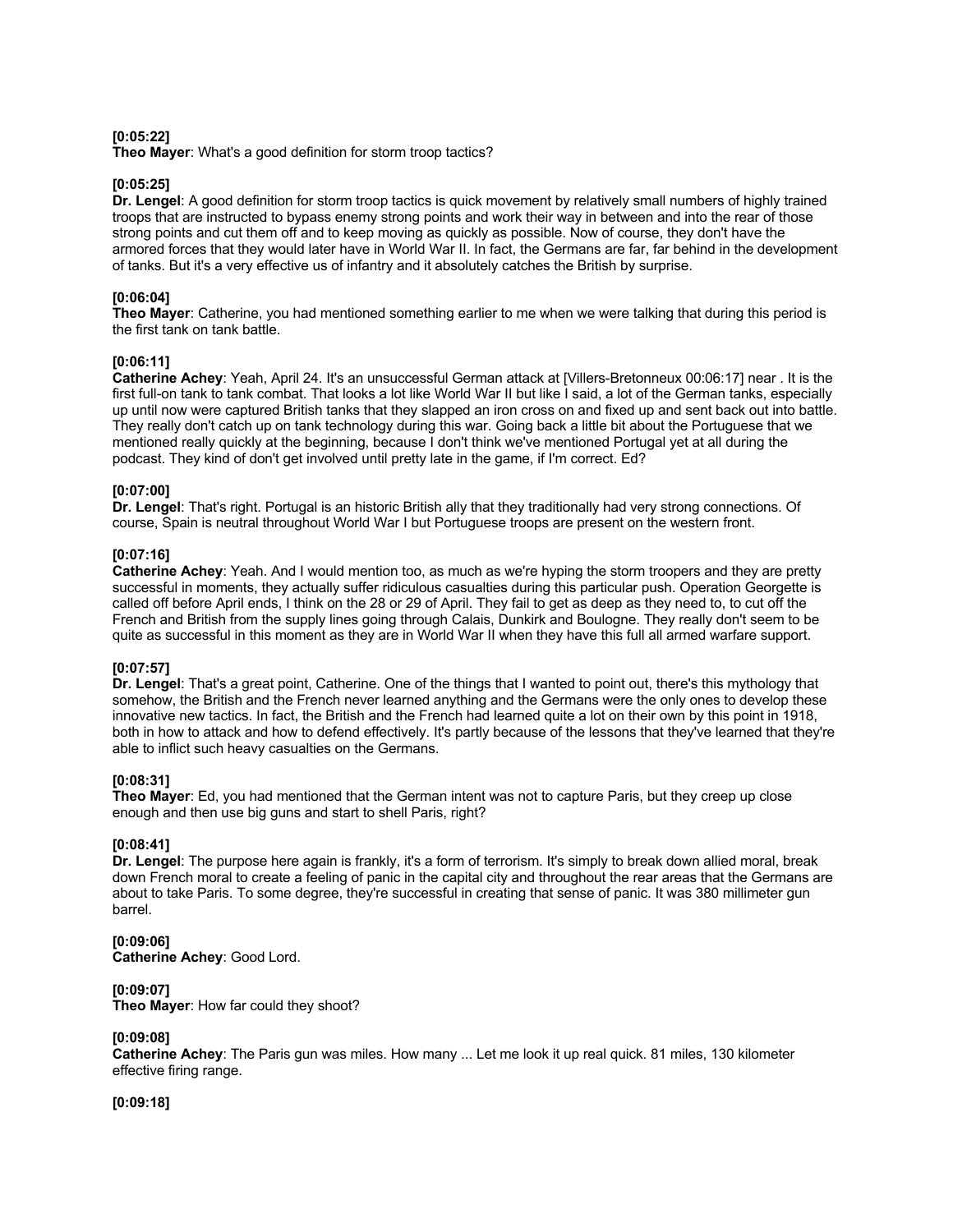**Theo Mayer**: How do you even range when you're that far away?

## **[0:09:22]**

**Catherine Achey**: I guess it doesn't really matter all that much. All you want to do is be hitting Paris.

## **[0:09:27]**

**Theo Mayer**: Catherine, General Haig does this backs to the wall speech in mid-April right? What's that all about?

## **[0:09:35]**

**Catherine Achey**: Yeah, it's a Field Marshal, Sir Douglas Haig. He's the Commander in Chief for the British armies in France. He releases what's called the Special Order of the Day on April 11. It's famously known as the Backs to the Wall Memo. It's a rousing speech in written form sent out to the British troops. I can read a little bit of it if you want me to.

## **[0:10:01]**

**Theo Mayer**: Please.

## **[0:10:02]**

**Catherine Achey**: "Many amongst us now are tired. To those, I would say that victory will belong to the side which holds out the longest. The French army is moving rapidly and in great force to our support. There is no other course open to us but to fight it out. Every position must be held to the last man. There must be no retirement. With our backs to the wall and believing in the justice of our cause, each one of us must fight on to the end. The safety of our homes and the freedom of mankind alike depend upon the conduct of each one of us at this critical moment." It's very rousing.

# **[0:10:33]**

**Dr. Lengel**: And the British have been prone to be very critical of Haig. After all, in the Battle of Third Ypres at the end of the summer of 1917, Haig pushed his forces into what was essentially a death trap and suffered terrible casualties. But his Backs to the Wall Order has an electrifying effect throughout both the British and dominion forces, even the Canadians and Australians. For them, it's a real wake up call for what's at stake.

## **[0:11:03]**

**Theo Mayer**: There's three big generals out there, right? There's Foch, there's Haig and then there's our own. They're in competition in all sorts of interesting ways at this point right because they're all in the battle.

## **[0:11:15]**

**Dr. Lengel**: That's right. There's a great deal of tension. There has been tension between Foch and Haig for quite some time. In general, they work well together but there is that longstanding Anglo French enmity and tension. Pershing jumps into this whole equation and has at times an almost explosive relationship with Foch. There's one episode where Pershing said he came close to punching Foch in the face. With Haig, it's a little bit more of simple awkwardness. Haig writes privately of his to some degree disdain for Pershing and the American forces, but on the surface he's all diplomacy. Foch can be diplomatic but he can also be volatile. There's a lot of energy exchanged among these three men.

# **[0:12:12]**

**Catherine Achey**: They're almost perfect caricatures of the cultures they're representing in your description just now. I love it.

## **[0:12:18]**

**Dr. Lengel**: Yeah, they are. That's right. It's pretty funny.

## **[0:12:20]**

**Theo Mayer**: Now, what about the war in the sky? What's going on with that?

## **[0:12:24]**

**Dr. Lengel**: There are four American squadrons that participate in the British defensive up in Flanders. For the most part, they're acting under overall British direction. The Americans are just beginning to develop their concept of the use of air power. It's still really in its infancy at this point. Billy Mitchell in particular is beginning to develop his own ideas. There's a great deal of pressure on both the Americans, as well as the British and the French air powers to launch assaults inside Germany to wreak revenge for what the Germans have done in Paris and London.

**[0:13:08]**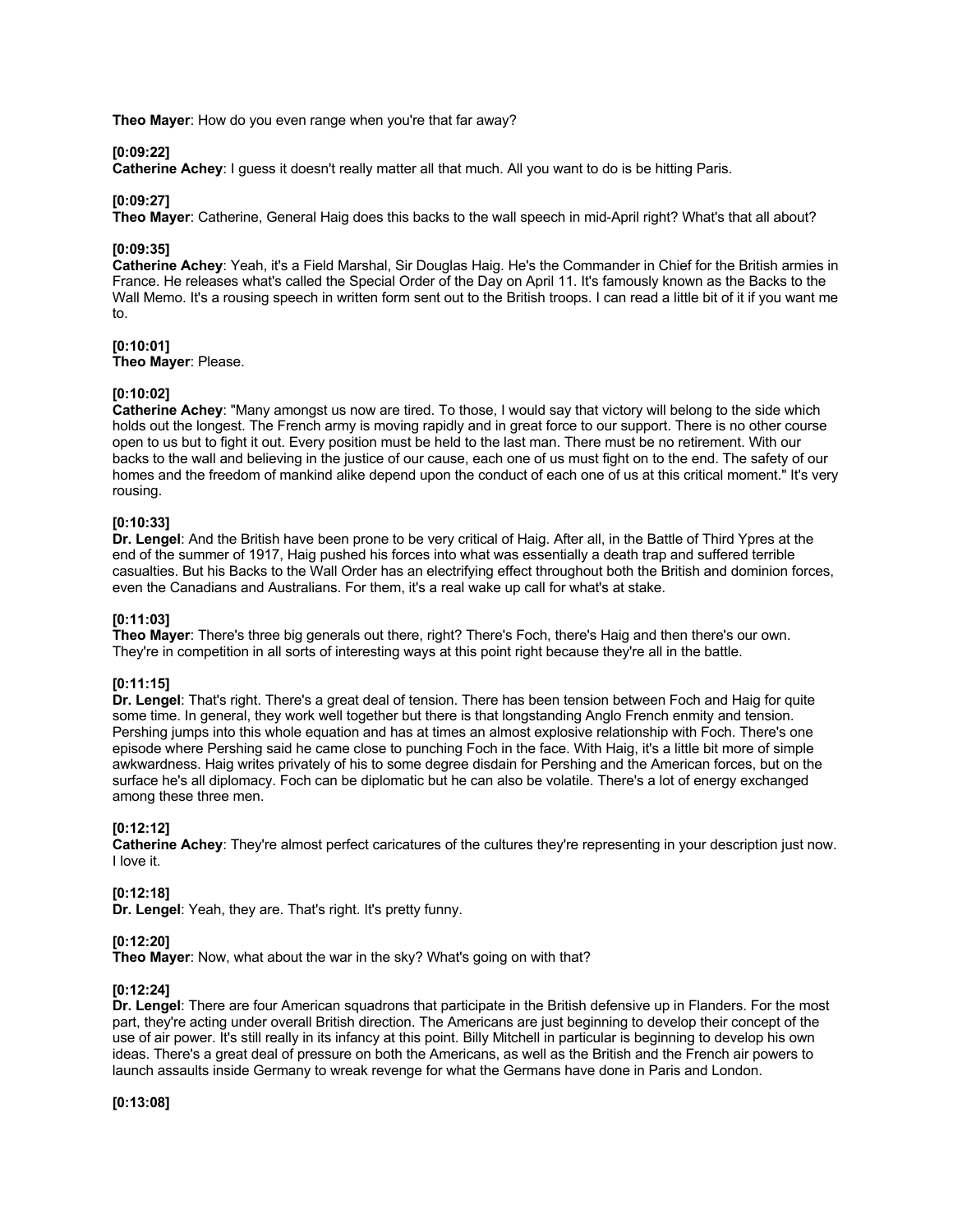**Catherine Achey**: Yeah. I know from the British perspective, the Royal Flying Corp becomes the Royal Air Force in April 1918. It amalgamates, changes its name, a little shift in organization. They're very busy with Operation Georgette in particular. They drop a lot of bombs. They lose a lot of pilots and a lot of observers flying those bombing missions.

#### **[0:13:34]**

**Dr. Lengel**: Then 1918, it's a close run thing but eventually toward the spring and the summer, the Germans have lost many of their greatest aces, including the Red Baron who's lost in 1918. There's a process of wearing down that's taking place at this point.

# **[0:13:51]**

**Theo Mayer**: Did the allies ever actually use the same kind of hitting the civilian population tactics during World War I? Did the allies do the same thing?

#### **[0:14:01]**

**Catherine Achey**: I don't think they go into Germany in particular. I don't know. Ed, do you know?

#### **[0:14:06]**

**Dr. Lengel**: No. There are some small scale bombing raids against the German railway stations and the like near the border. One thing that is important to keep in mind is that the memory of what the Germans did, both with its long range guns and Zeppelins in World War I continues over for the next 25 years. It's one of the rationales behind the large scale strategic bombing of German cities from 1943 to 1945. There's a sense of payback that many people feel, like it's time the Germans got a dose of their own medicine.

# **[0:14:52]**

**Theo Mayer**: Next, we're going to go to Mike Shuster, former NPR correspondent and curator for The Great War Project Blog. Mike, your post is a perfect introduction to the month of April as you dive right into the situation on the ground for Easter Sunday, April 2, 1918. What was happening on the front?

#### **[0:15:10]**

**Mike Shuster**: Well, these are the headlines Theo. "German Offensive Stalls." "Fighting is Fierce, British Allies Outnumbered, Yet Hold Off Attackers." And, "A Poet in the Trenches. Special to The Great War Project." "On Easter a century ago, General Pershing, the commander of the American expeditionary force in Europe finally agreed," reports historian Martin Gilbert, "that American troops could join the British and French armies in small formations." This is well before they were numerous enough to form armies of their own. That had been a matter of sharp contention ever since the US declared war on Germany more than a year previous. Observes Gilbert, "This decision was a boost to allied morale, even if it meant that the bulk of the American troops already in Europe and who would be arriving at a rate of 120,000 a month would not yet be in action." "These are uneasy days for the allies," writes historian Gary , "With both British and French commanders just one step away from panic as the long expected German offensives seem to be unstoppable." It had been General Pershing's view that the morale of our troops depends upon their fighting under our own flag. Winston Churchill, British Minister of Munitions touring the front lines at this moment tell the Prime Minister David Lloyd George in London, reporting on the attitude of the French politicians and generals he was consulting. "It is considered certain here," Churchill wrote, "That the Germans will pursue this struggle to a final decision all through the summer and their resources are at present larger than ours." April 4, the Germans bear down on the allies, launching a renewed artillery bombardment unleashed by more than 1,200 guns and sending 15 divisions against seven allied. The Germans greatly outnumbered the allies, even as more and more American troops begin to arrive in the frontline trenches. Also on Easter a century ago, after 12 straight days of fighting the British pushed back and retake much territory they had previously lost. Then, there is a lull in the fighting. After just a few days, the Germans renew their offensive. "At first," reports historian Gilbert, "there was panic among the British troops facing this renewed onslaught but a combined force of British and Australian troops drives back the attackers." The next day, the German Supreme Commander calls off the offensive. Later, he writes, "The final result of the day is the unpleasant fact that our offensive has come to a complete stop and it's continuation without careful preparations promises no success." Among the soldiers killed that Easter Sunday a century ago is a 28 year old poet and artist, Isaac Rosenberg. He had fought on the western front for nearly a year. Incredibly prolific, he had written some remarkable poetry. Here is just a tiny sampling of his work cited by Martin Gilbert. "Heap, stones and a charred sign board shows with grass between and dead folk under and some bird sings while the spirit takes wing. This is life in France. I killed them but they would not die. Yay. All the day and all the night. For them, I could not rest or sleep, nor guard for them, nor hide in flight." That's some of the news from The Great War Project these days, a century ago.

**[0:18:27]**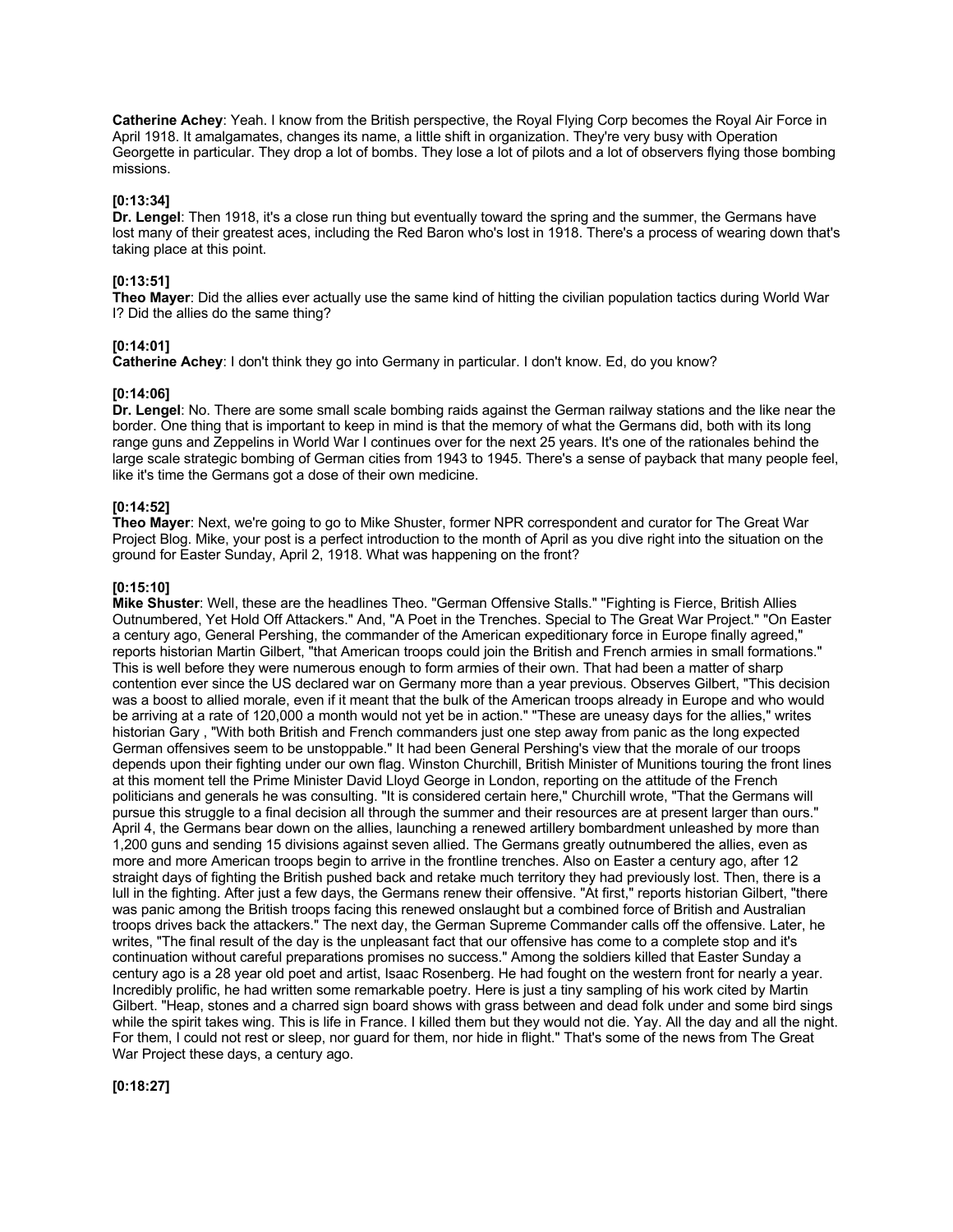**Theo Mayer**: Thank you Mike. Mike Shuster from The Great War Project Blog. This week for War in the Sky, we're turning inward to look at the psychological challenges for those daring and do warriors in the sky during World War I. Joining us is Mark Wilkins, historian, writer, museum professional, and lecturer. Mark is the author of a recently published article in the Smithsonian Air and Space Magazine called The Dark Side of Glory, an early glimpse of PTSD in the letters of World War I aces. Welcome to the podcast, Mark.

## **[0:19:01]**

**Mark Wilkins**: Thank you. Glad to be here.

## **[0:19:04]**

**Theo Mayer**: Mark to start with, how did you get the trove of letters you used for your research?

## **[0:19:09]**

**Mark Wilkins**: Well, research is as you know, the treasure hunt. It's intuitive and sometimes information is found in the most unlikely places. That being said, there's some recent books that have collections of pilots' letters. University and national archives are another great source, as are aviation museums or war museums like the Imperial War Museum of London. Local historical societies, sometimes relatives of the pilots. Also, online newspaper and periodical archives are another fabulous source for information.

## **[0:19:36]**

**Theo Mayer**: Mark, about how many letters do you think you went through to start to do your research?

## **[0:19:41]**

**Mark Wilkins**: Too many to count! Many, many, many letters. Yes.

## **[0:19:47]**

**Theo Mayer**: In World War I, malady was equated with physical issues, but your article deals with the psychological stresses of the pilot's experience. Last year, we were telling stories about soldiers being executed for shell shock on charges of cowardice. How did that play out for the pilots?

# **[0:20:03]**

**Mark Wilkins**: Well, the Field of Aviation Psychology so-called evolved symbiotically with the war. Psychiatrists were initially split about the causation of shell shock, for example. Some thought it was a purely physical phenomenon, whereas others thought it was psychological. This began a debate that actually didn't conclude until around I think 1922. The military finally opted for the latter definition that it was psychological because this allowed them to either be returned to the trenches or the cockpit. This was important because with the epic casualty tolls mounting, they really needed every man. I'm not aware of any pilot being shot for cowardice, although when cowardice was observed, the offending pilot was severely reprimanded or transferred. You have to remember, they were trying to build these guys up as basically rock stars. The trench warfare was not going well and these guys to play these sort of one-on-one jousting in the skies. This was something that gave the men in the trenches hope. They didn't want their image tarnished. Many internalized the struggle. In the British squadrons, it was understood that you kept a sunny disposition in front of the men but you could privately go to pieces.

## **[0:21:04]**

**Theo Mayer**: The stress on these aces actually makes a lot of sense. If you were an ace, you flew a lot and the mortality rate of your buddies is off the chart. You don't have like you do in a trench. You've got the courage of the guy to your left and the guy to your right to bolster you. But this is a white-knuckle, cold sweat daily solo experience. It sounds like traumatic stress is inevitable. How common was it?

# **[0:21:26]**

**Mark Wilkins**: Among those who talked about it, you have to remember that many didn't, it was very common. Elliott White Springs, who was an American who flew for the RFC, the Royal Flying Corp in the 85th and 148th squadron basically said, "It's only a question of time until we all get it. I'm all shot to pieces. My nerves are all gone and I can't stop. Few men live to know what real fear is. It's something that grows on you day by day, that eats into your constitution and undermines your sanity." Let me give you another example. Squadron leader Cecil Lewis wrote, "I realized not then, but later why pilots cracked up, why they lost their nerve and had to go home. Nobody could stand the strain indefinitely. Ultimately, it reduced you to a dithering state near to imbecility. They send you home to rest. They put it in the background of your mind, but it was not like a bodily fatigue from which you could recover. It was sort of a damage to the essential tissue of your being. And never once you have been through it, could you be quite the same again."

**[0:22:17]**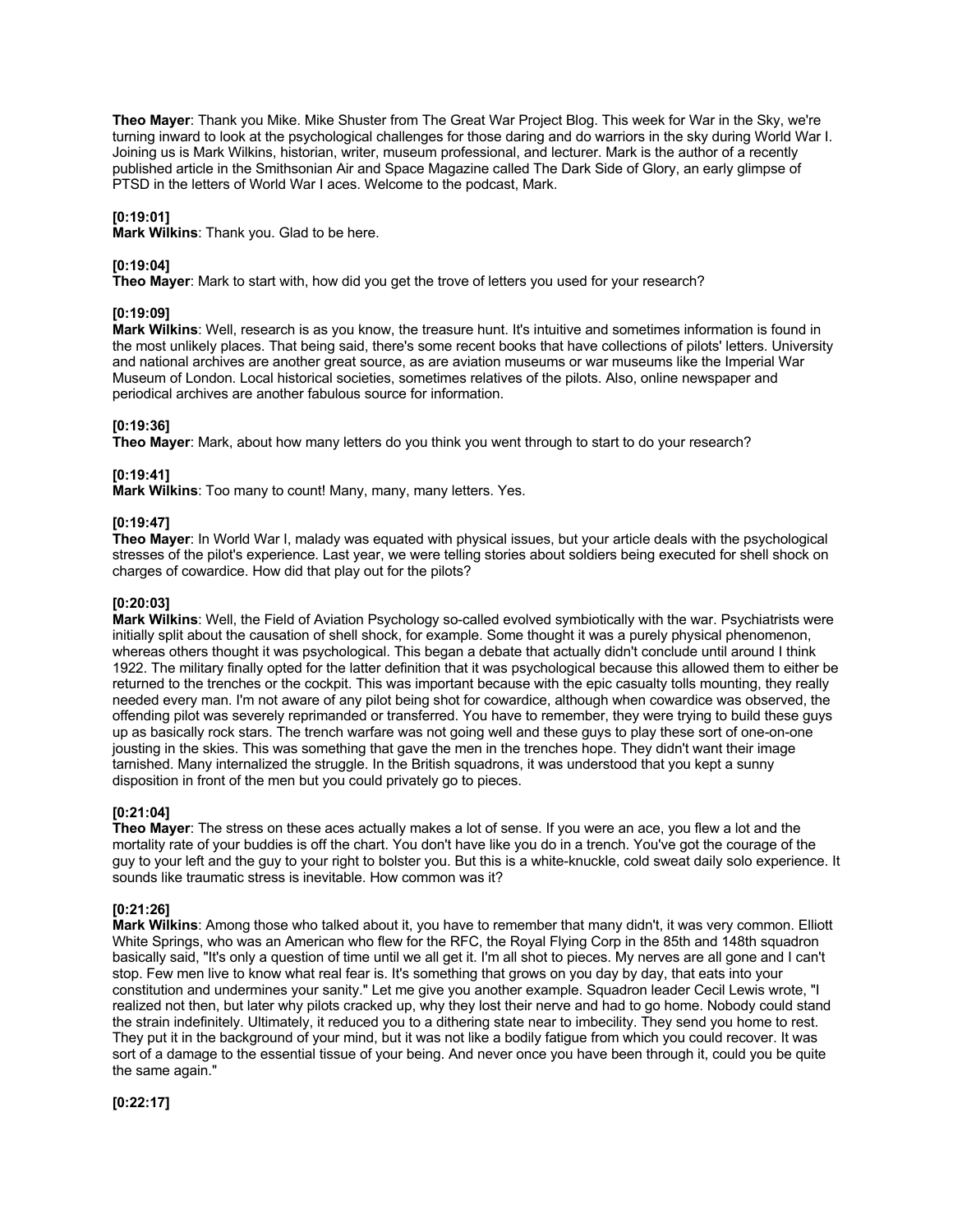**Theo Mayer**: Mark, after immersing yourself in all of this, can you give us one example of what your biggest takeaway is from this?

## **[0:22:26]**

**Mark Wilkins**: It's a complex notion. It was a bittersweet experience to find easy explanation or quantification from Lee. Lee after the war reflecting, goes back to the western front. He's standing by the corner of a chateau and he says, "In the sunshine by the waving grain with everything now at peace, I remembered them and was filled with a heavy sense of loneliness. I knew that although I had not been killed, something in me had. Something had gone out of me and was buried and would always be buried in 100 cemeteries in France and in England along with the companions of my youth who had died, that our country might live."

## **[0:23:00]**

**Theo Mayer**: We just had a great question come in from our live audience. Frank Krone wants to know, did Richthofen, Germany's Red Baron, appear to suffer from PTSD?

#### **[0:23:11]**

**Mark Wilkins**: Yes, he did. He was a fearless pilot, but he was wounded in the head. He suffered a head wound and after that, he changed. He became a little more cautious, a little bit more protective of his pilots. He basically realized that mortality was something that could happen to him. The problem is, we can only deduce what happened based on the letters that many of these guys wrote. Red Baron, even though he wrote an autobiography, he doesn't really talk about much of that stuff. His mother basically is the one who commented on his condition and his temperament had changed after he was wounded.

## **[0:23:41]**

**Theo Mayer**: Last December, we had film maker Derrick Greer on the show about his upcoming film, about the and doing a documentary. You're involved in that project, aren't you?

#### **[0:23:51]**

**Mark Wilkins**: That's right. I'm the Producer of Aerial Effects and a historical consultant for the film. Basically, it's as the producer for aerial effects, I line up venues for shoots. The aircraft I mentioned, we did one at the Golden Age Air Museum filming replica Nieuport 17's and a German two-seater and simulated patrols and dog fight segments. In addition, I've built a few large scale actually radio controlled models. These will stand in for what we can't do with full scale aircraft. And as historical consultant for the film, I'm helping out with historical big picture aspects. Really, the trick with this is to locate it within the greater framework of the war so the viewer not only sees this particular story in great detail, but is also able to see where it fits within the big picture, the major battles and political trends of the war.

# **[0:24:31]**

**Theo Mayer**: You've got a book coming out. Can you tell us about it and when it's coming out?

## **[0:24:35]**

**Mark Wilkins**: It's basically the article in expanded format. It chronicles the rise of military aviation, nationalism and technology during the late 19th and 20th century, the rise of the ace phenomenon, aviation psychiatry, and finally includes six case studies that illustrate different ways men dealt with the psychological impact of combat flying. It will be out in January 2019. It's being published by Pen and Sword in the United Kingdom.

#### **[0:24:57]**

**Theo Mayer**: Okay. We'll put links in the podcast notes or we'll have you back when the book comes out. Thank you for coming on the show and giving us the story and the article.

#### **[0:25:05]**

**Mark Wilkins**: Well, thank you for having me.

#### **[0:25:06]**

**Theo Mayer**: Mark Wilkins is a historian, writer, museum professional and historical aeronautics expert. You can read his article in the Air and Space Magazine and learn more about his work from the links in the podcast notes. For videos about World War I 100 years ago this week, check out our friends at The Great War Channel on YouTube. New episodes this week include The German Armored Cars in World War I and The Neutral Ally: Norway in World War I. See their videos by searching for The Great War on YouTube or by following the link in the podcast notes. All right, it's time to fast forward into the present with World War I Centennial News Now. This part of the podcast focuses on now and how we're commemorating the centennial of World War I. For remembering veterans, a small village hosts a big event this weekend. The Midway Village Museum is 136 acre living history park located near Rockford, Illinois. This weekend, the Victorian village will host the sixth annual Great War Event, featuring over 225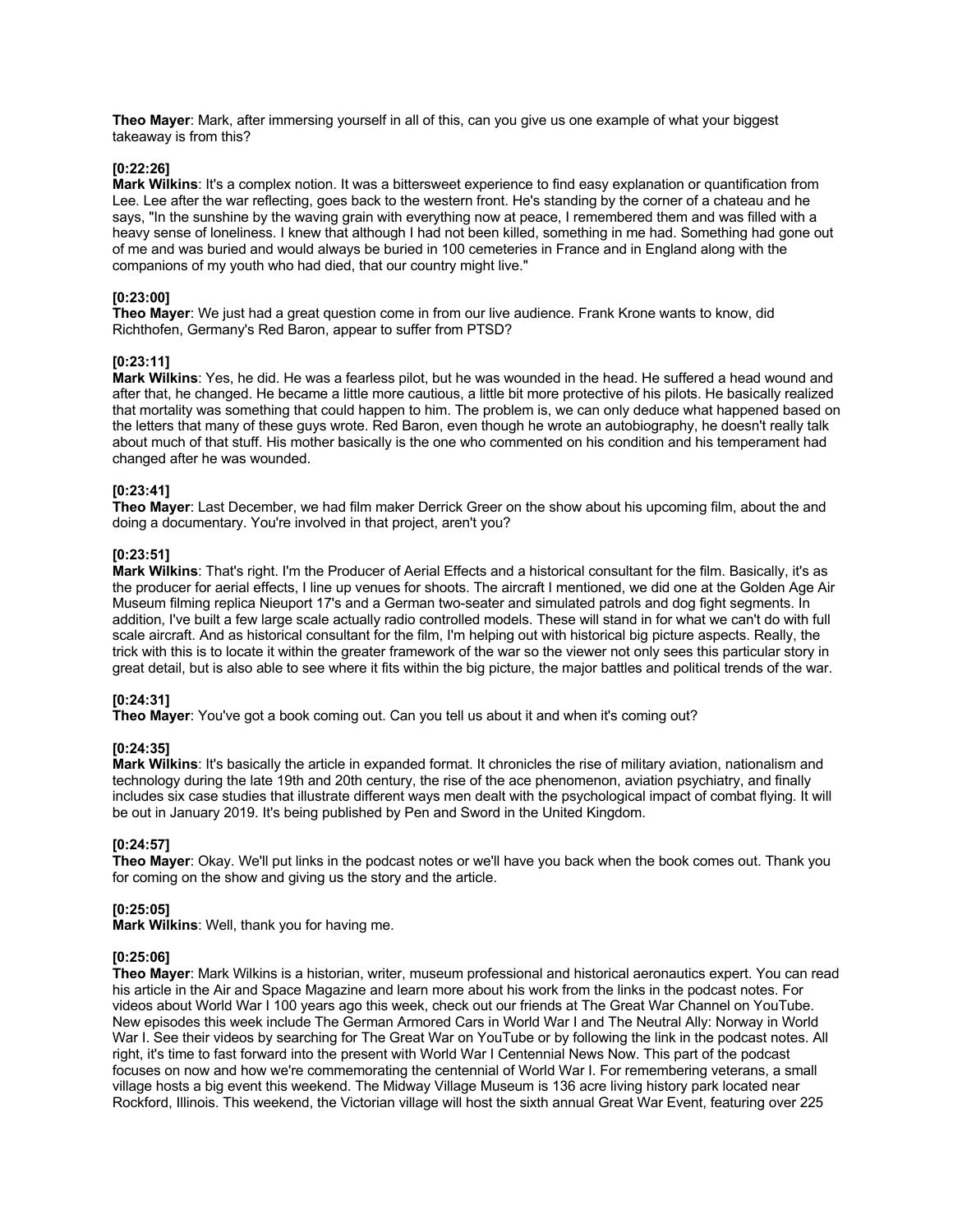reenactors portraying soldiers and civilians from the United States and Europe. Visitors will have an opportunity to enter encampments, tour a reproduction 150 yard trench system and watch large scale narrated battle reenactments. It's the nation's largest public World War I reenactment event and we'll be speaking with some of the events' organizers right here on the podcast in a couple of weeks to hear how it went. For now and especially if you're in the region, visit the link in the podcast notes for a full list of scheduled events at Midway Village Museum near Rockford, Illinois. Also this week for remembering veterans, something I didn't know much about from the world of sports a century ago. I've got a clear image in my mind of baseball in the era. I also see leather helmets and pigskin warriors on the football grid iron. But today, we're going to be looking at another great American institution that as it turns out, made a big splash in France during World War I, basketball. To tell us about it, we're joined by Dr. Lindsay Sarah Krasnoff, a historian, sports writer, consultant and author. Her website says historical insights, communicating globally, sports, diplomacy and storytelling. Lindsay, it sounds like you're going to fit right in here. Welcome to the podcast.

## **[0:27:53]**

**Dr. Krasnoff**: Great. Well, thank you so much for having me.

## **[0:27:55]**

**Theo Mayer**: Lindsay, for our non basketball experts like me, could you start us off with a brief history of basketball? When did it first develop and how widespread was the sport in America circa 1918?

#### **[0:28:08]**

**Dr. Krasnoff**: Basketball was developed by a YMCA educator, James Naismith in 1891 as a result of trying to create a game for some of his older students that was not as violent at the time as say football was. It was a game that had to keep their attention, keep them engaged, and be able to be played indoors. This was in Springfield, Massachusetts, which in December is rather snowy. That's how the game originally developed. It spread fairly quickly, including throughout the Northeast and the Midwest and further afield within the United States. Some of the early professional teams and leagues were begun in the late 1890's and early 1900's. By around 1901, we start seeing the first colleges sponsoring basketball games. It very quickly became integrated into the burgeoning sports scene in the United States at that time. Basketball was very much seen as a sport that was played both for men and for women. I think that's an important distinction to note. It was seen as being very beneficial for women's health. You also have this golden halo over basketball at the time. It's seen as part of these sports that help to build what they called muscular Christianity. Build the moral fiber of young people, young men, young women in a protected setting.

## **[0:29:39]**

**Theo Mayer**: Did Americans bring hoops to France or were they already playing there?

#### **[0:29:43]**

**Dr. Krasnoff**: Well, that's a trick question that you ask. Technically, yes. The Americans brought basketball to France. A man named Melvin Rideout who was one of James Naismith's original students in Springfield, Massachusetts. Two years after the game was invented, was sent to Paris to oversee the opening of a new YMCA hostel there in the on the Rue Trévise. He teaches this new game of basketball to several of his French colleagues and to the young boys who were there watching. What you have is the first basketball game played on European soil occurring there in Paris in December 1893. Fairly quick spread to France, relatively speaking. But because of its association with the YMCA, which was a protestant affiliated organization, there were some difficulties in some of the French openly embracing the sport. When the Americans arrive though in 1917, that's when they start to disassociate the game with the religious aspect. The American expeditionary force was playing basketball most places where they went as part of these recreational sports. The association with the Americans and this cool factor that they seemed to bring also helping to turn the tide of the war and the fact that all stripes of doughboys were playing basketball, regardless of background.

## **[0:31:13]**

**Theo Mayer**: You're working on a new book about basketball in France. How popular is the sport there now?

## **[0:31:20]**

**Dr. Krasnoff**: Basketball is the second most played team sport in France today, although it trails significantly behind soccer.

#### **[0:31:27] Theo Mayer**: Oh, of course.

**[0:31:28]**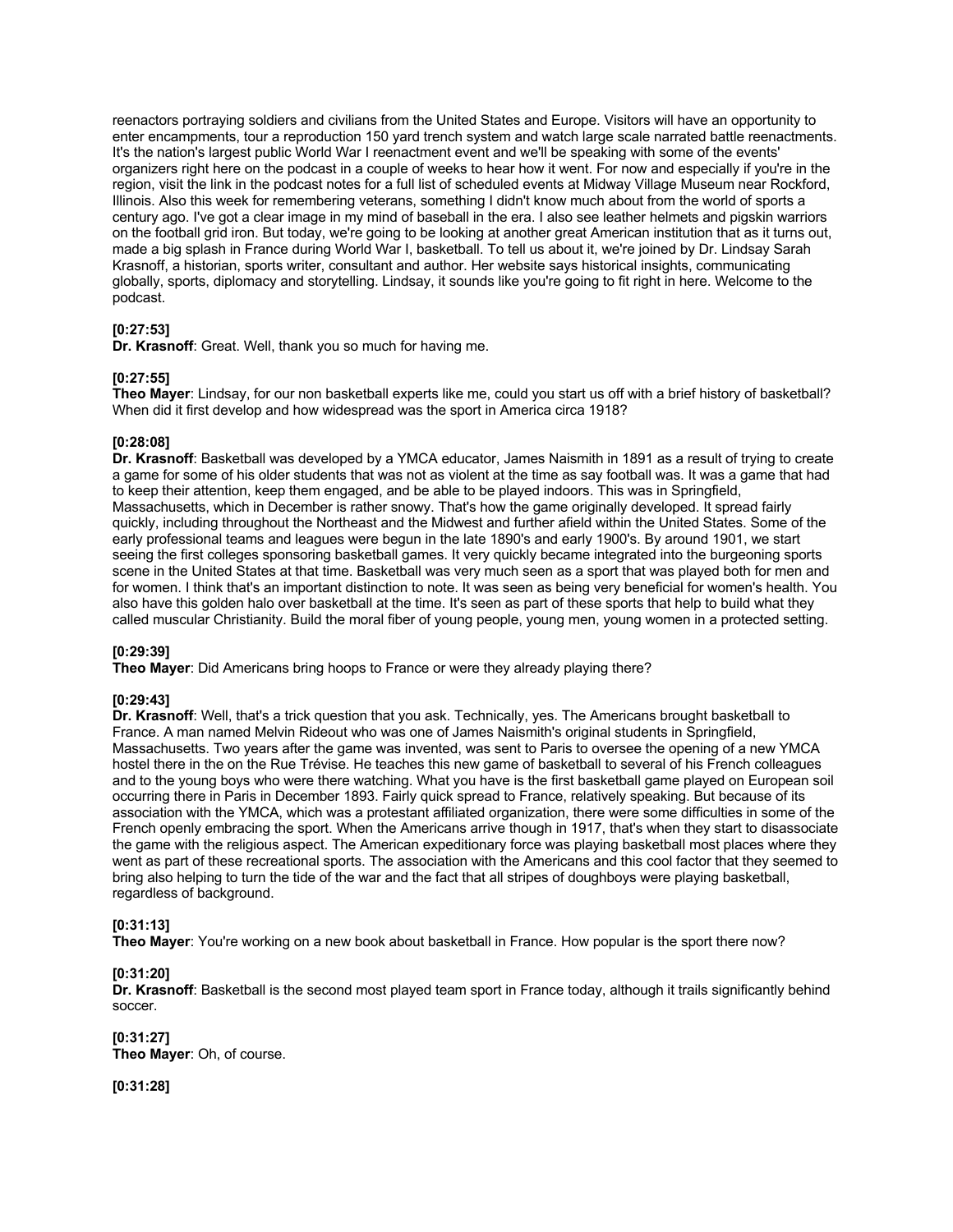**Dr. Krasnoff**: However, the NBA is very popular in France and a lot of people watch the NBA. Basketball is increasingly a bigger cultural product in France than it has been in a long time.

## **[0:31:41]**

**Theo Mayer**: Lindsay, why do you think it became popular?

#### **[0:31:44]**

**Dr. Krasnoff**: Well one aspect that I think is really interesting is that French military adopted and integrated basketball into their training exercises in the 1920's and 1930's. When you talk about how did basketball become more popularized in France as a result of the war, yes. On the one hand, its association of cool post war American cultural world, that's a main initiator. But the French military sees it as a very good game to help rebuild the decimated bodies of lots of French youth that were implicated in the war. So, it's the army and also the Catholic Church that helped to start to popularize it in the 1920's and 1930's.

## **[0:32:29]**

**Theo Mayer**: Lindsay, thank you for coming on the show and telling us a lot about things that probably many of us didn't know about.

#### **[0:32:35]**

**Dr. Krasnoff**: My pleasure. Thanks for having me.

#### **[0:32:37]**

**Theo Mayer**: Dr. Lindsay Sarah Krasnoff is a historian, sports writer, consultant and author of several books. Learn more about her and her writings by following the links in the podcast notes. For 100 Cities, 100 Memorials. Today, the anniversary of America's declaration of war in 1917. The final 50 awardees have been announced. Here's a section from the press release. "On the eve of the 101st anniversary of the United States entering World War I, the US World War I Centennial Commission and the Pritzker Military Museum and Library announced today the final 50 World War I memorials to be awarded grands and honored with the official national designation as World War I Centennial Memorials." "All 100 memorials in all 100 cities have now been designated, including such national landmarks as Chicago Soldier Field, LA's Los Angeles Memorial Coliseum, San Francisco's War Memorial Veterans Building and Opera House, Honolulu's Natatorium and Washington DC's National World War I Memorial at Pershing Park. In addition, many smaller local community projects are being recognized, such as Scranton, Pennsylvania's Colonel Frank Duffy Memorial Bridge and Park, Cape May, New Jersey's Soldier and Sailor's Monument, Ocean Spring, Mississippi's Emile Ladner World War I Memorial, and North Carolina's North Carolina State University's Memorial Bell Tower, to name just a few. The newly designated memorials are in 37 different states and each will receive a \$2,000 matching grant towards the restoration, conservation and maintenance of these local historical treasures." Here's John Schwan, the interim president and CEO of the Pritzker Military Museum and Library from their livestream announcement.

## **[0:34:33]**

**John Schwan**: Congratulations to all those named as official World War I Centennial Memorials. One symbolic memorial for every year of the past century. Thank you to the towns and cities across the country that took part in this program and thank all the individuals who helped pull this together so that we may never forget the sacrifices of those who served in The Great War, lest we forget.

#### **[0:35:01]**

**Theo Mayer**: This is a nearly two and a half year effort to get 100 memorials designated, but it's not the end of the program. For example, we're going to continue to profile the projects on the podcast every week and we're going to accelerate our Memorial Hunter's Program to identify and create a national register of World War I memorials around the nation. We're going to continue to encourage and support communities around the country to commemorate their local World War I heroes through their memorials that are all over America, a lot of them hidden in plain sight. As Dan Dayton, the Executive Director of the World War I Centennial Commission noted in the press release, "I am impressed by the community involvement that has sprung from these projects. By focusing on restoring these community treasures, local cities, veterans' groups, historical societies and citizens have come together to remember the community's heritage. That's really the key goal of the program." See a searchable listing of all 100 cities and memorials at ww1cc.org/100memorials or follow the link in the podcast notes. Here's our weekly feature, Speaking World War I where we explore the words and phrases that are rooted in the war. Today, when you encounter something that's exaggerated, major, melodramatic, big, huge, maybe just too much, we sometimes describe it as being over-the-top, which is our Speaking World War I phrase this week. During World War I as the soldiers sat in the muddy trenches in anxious anticipation, preparing to take the offensive, that dramatic moment when the whistles blew and the men climbed up and over the berms of the trenches, rushing out into no man's land, facing enemy shells and gas and machine guns. That was known as, you guessed it, going over the top. At the time, it was a literal physical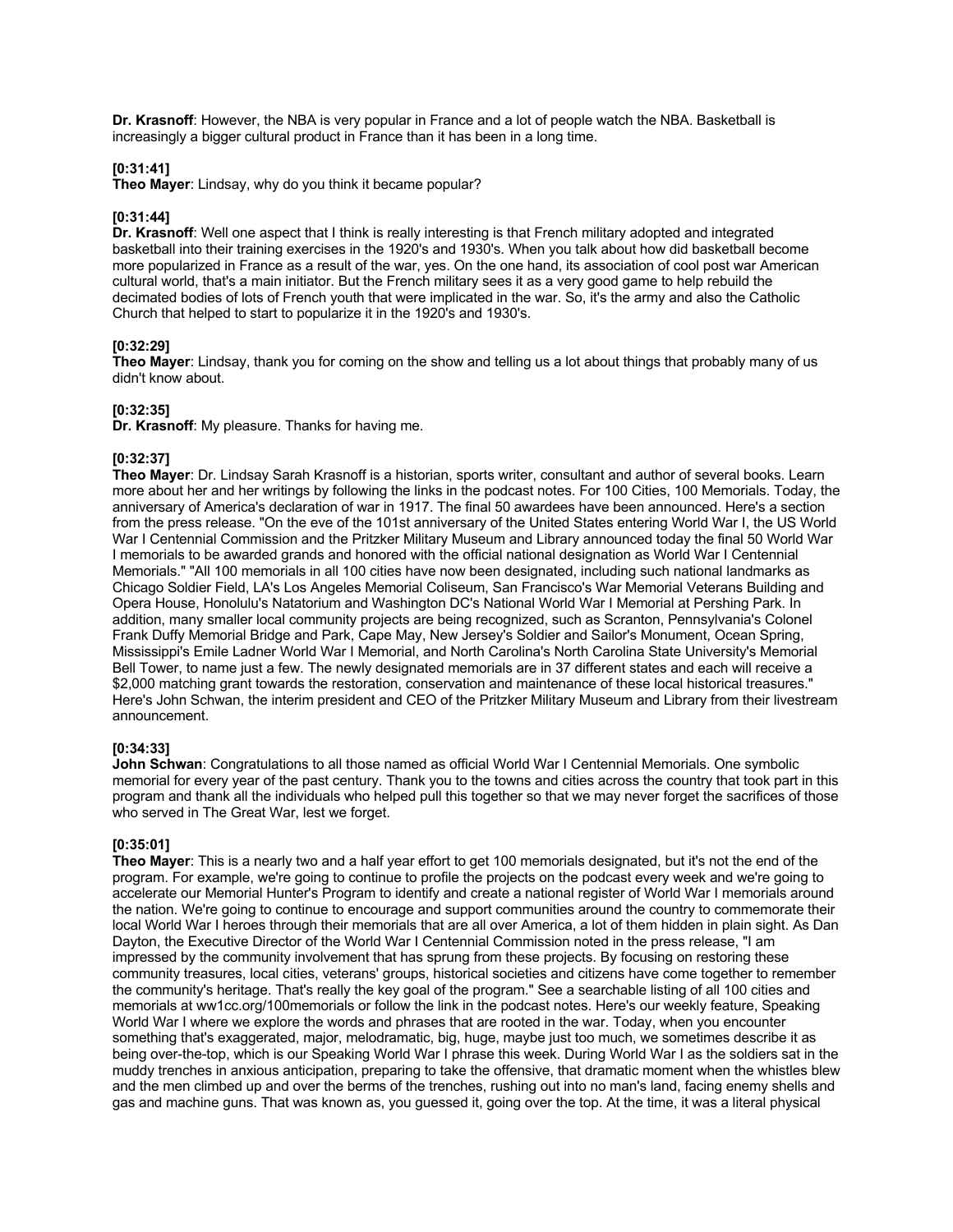description of what you did, but appropriately it remains in our lexicon today as something seriously radical. Over-thetop, something you might toss off lightly about somebody or something but a phrase with a really heavy history and this week's phrase for Speaking World War I. Check the podcast notes to learn more. This week for World War I War Tech, we turn our attention back to late March and early April 1918. Paris is under attack as behemoth cannon shells, some weighing as much as 230 pounds fall on the city, killing dozens, creating panic and initially really confusing city officials. Where are the guns? The Paris Guns, as they came to be known, were sitting 80 miles away and they were responsible. This German super gun wasn't meant for the battlefield. It was specifically designed to terrorize and demoralize civilian populations. It was so massive that it could only be moved around by rail. It was created by extending a 380 millimeter naval gun barrel to a length of 112 feet. That and 550 pounds of gunpowder gave these beasts the extreme firing range. Ed Lengel mentioned that en route to their target, the shells literally arced into the earth's stratosphere 24 miles up and up there, there's almost no atmospheric drag. Again, increasing the range of the guns. This new weapon began its assault on Paris in late March 1918, continuing periodically for over three months until early August. Now, the panic and fear that spread after the initial attack was really actually short-lived. The terror weapon never proved to be much of a threat to French strategy or even to population's morale. Nevertheless, the Paris guns proved to be a domestic propaganda hit in Germany, as the ability to strike the French capital directly did a lot to stem the public's anxiety over the course of the war. The Paris Gun, an engineering marvel. A terror weapon aimed at the Parisians 100 years ago and the subject of this week's World War I War Tech. Learn more and see images of the mobile monsters at the links in the podcast notes. For articles and posts, we're going to try something new this week. Many of the new posts are featured in our Weekly Dispatch Newsletter, so we're going to give you the highlights from the dispatch as an overview. A feature in Politico outlines how President Trump's parade this year, which looks like it's going to fall on or near Veteran's Day may have special World War I meaning. It's an interesting article and an interesting read. News about Sergeant Stubby. A followup on the film's recent premier, a street fair honoring the pup in his hometown of Hartford, Connecticut and a new Sergeant Stubby statue plan for Middletown, Connecticut. Test yourself and your World War I knowledge by taking a quiz from the National Archives. Check out a new illustrated battlefield travel guide. Read a bittersweet story about Easter of 1918. A new exhibition highlights Anglo-American relations during the war and it's on view in Bath, England. Doughboy MIA features Private Edwin C. Kitterman of New Middleton, Indiana. And this week's featured story of service is that of Private Wayne Minor, an Illinois native who was killed in action just three hours before the armistice. Sign up for the Weekly Dispatch Newsletter at ww1cc.org/subscribe. Check the archive at ww1cc.org/dispatch or follow the link in the podcast notes. That's articles and posts for this week. Which brings us to The Buzz, the Centennial of World War I this week in social media with Catherine Achey. Catherine, what did you pick?

#### **[0:41:08]**

**Catherine Achey**: Hi, Theo. Really interesting article popped up on Facebook this week about ordinance from World War I that continues to surface and pose a real threat. But not in Europe, right here on the East Coast of the United States. Listeners might be familiar with the Zone Rouge, a 460 square mile area of France, centered around Verdun that's been determined to be too physically environmentally damaged for human habitation as a direct result of The Great War. There's even an entire department in France, the or the Department of De-mining, that's been tasked with safely disposing of ordinance from the World Wars. Since it's establishment in 1946, more than 630 members of that force have been killed in the line of duty. We have no such force here in the US so when seven riffle grenades from World War I were discovered recently on the coast of New Jersey, explosives experts had to be called in to safely dispose of the munitions. So, how did these grenades end up in New Jersey? It turns out, disposing of unneeded munitions by dumping them into the sea was a commonplace practice as recently as 1970. As a result, there are an estimated millions of tons of potentially explosive ordinance on the sea floor and every once in a while, some makes its way onto shore. You can read more about the Zone Rouge and the intermittent discovery of World War weapons on American shores by visiting the links in the podcast notes. And, that's it for this week in The Buzz.

## **[0:42:36]**

**Theo Mayer**: And that's the first week of April for World War I Centennial News. Thank you for listening. We also want to thank our guests, Dr. Edward Lengel, military historian and author. Mike Shuster, curator for The Great War Project Blog. Mark Wilkins, historian, writer, museum professional and lecturer. Dr. Lindsay Krasnoff, historian, sports writer, consultant and author. Catherine Achey, the Commission's social media director and the line producer for the podcast. A shout out to our intern, John John Morreale for his great research assistance. And I'm Theo Mayer, your host. The US World War I Centennial Commission was created by Congress to honor, commemorate and educate about World War I. Our programs are to inspire a national conversation and awareness about World War I, including this podcast. We're bringing the lessons of 100 years ago into today's classrooms. We're helping to restore World War I memorials in communities of all sizes across our country. And of course, we're building America's National World War I Memorial in Washington DC. We want to thank the Commission's Founding Sponsor, the Pritzker Military Museum and Library as well as the Star Foundation for their support. The podcast can be found on our website at ww1cc.org/cn or search ww1centennialnews on iTunes, Google Play, TuneIn, Podbean, Stitcher Radio on Demand, Spotify, or use your smart speaker. Just say, "Play ww1centennialnewspodcast." Our Twitter and Instagram handles